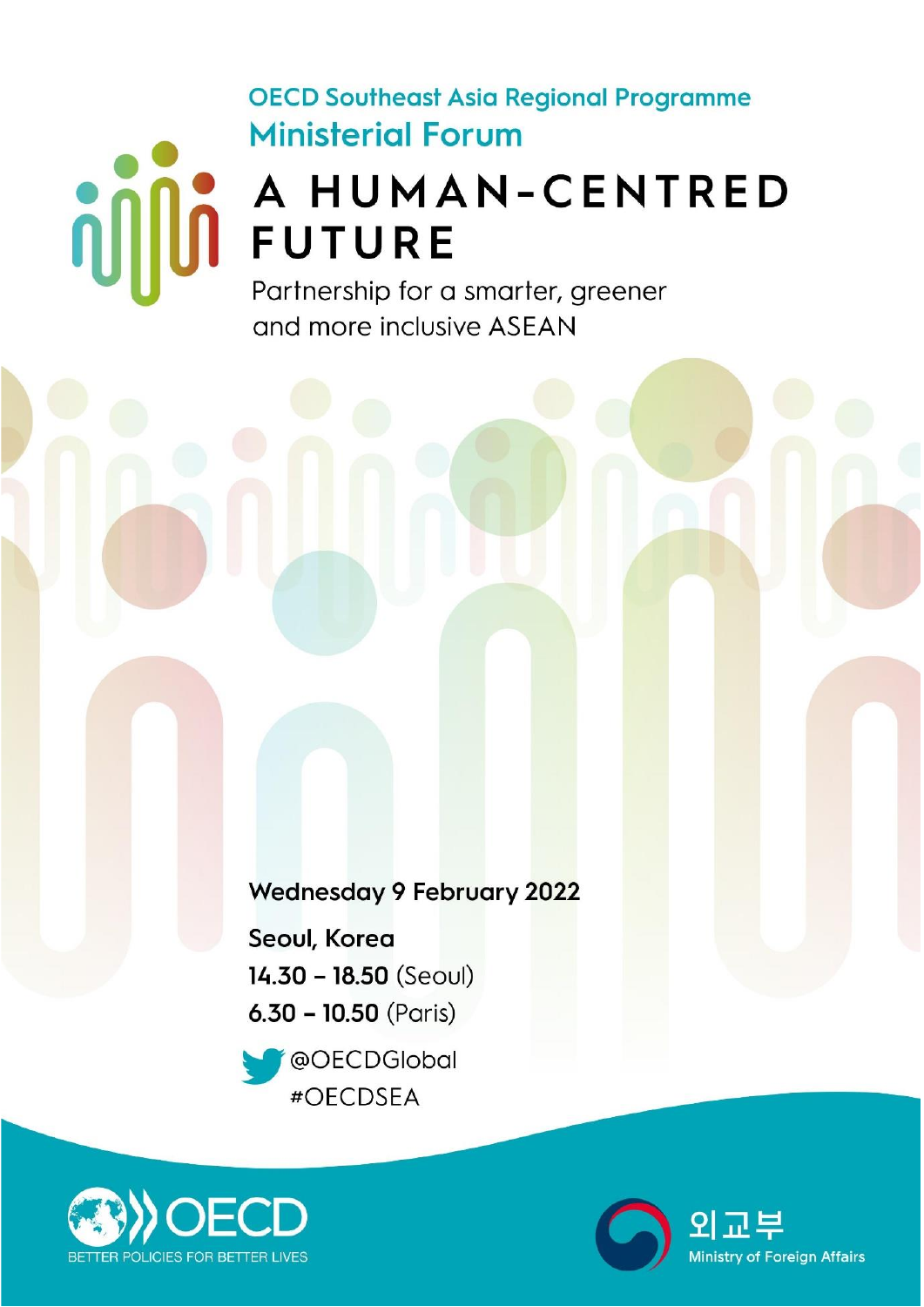## **BACKGROUND**

The OECD Southeast Asia Regional Programme (SEARP) has evolved during its second phase (2018- 2022), which was overseen by the Co-chairs Korea and Thailand. Today, it is a visible platform for OECD and Southeast Asian countries to foster mutual learning and the exchange of good practices. Despite challenges brought about by the COVID-19 pandemic, the Programme has achieved solid outcomes in its promotion of regional integration and support for domestic reform processes in Southeast Asia.

The Programme delivered high-level events on connectivity and human capital development, as well as a number of reports and meetings that brought together policy makers and experts from the OECD and Southeast Asia to share standards, policies and good practices. Two new work streams on green recovery and tourism were added in May 2021 to reflect demands from Southeast Asian countries and OECD Members. The Programme has deepened its engagement with ASEAN by supporting the priorities of consecutive ASEAN Chairs through reports and by providing drafting suggestions for standards and capacity building activities. Recently, the Programme has focused on supporting the implementation of the [ASEAN Comprehensive Recovery Framework](https://asean.org/book/asean-comprehensive-recovery-framework-implementation-plan/) (ACRF) to facilitate the region's resilient, sustainable and inclusive recovery and advancing the OECD-ASEAN MoU. The Programme's outputs and achievements during its second phase culminate in the second SEARP Ministerial Conference, hosted in Seoul, Korea on 9-10 February 2022.

### **OBJECTIVES**

Under the theme **"A human-centred future: Partnership for a smarter, greener and more inclusive ASEAN",** the Seoul Ministerial Conference will serve as an opportunity for Ministers and high-level representatives from Southeast Asian countries and OECD Members to identify the digital, environmental and social challenges faced by the region in the aftermath of the COVID-19 pandemic and discuss how to transform them into opportunities.

The Ministerial Conference will present the achievements of the OECD Southeast Asia Regional Programme (SEARP) during its second phase (2018-2022), under the Co-chairmanship of Korea and Thailand. The first high-level policy dialogue session will consider how OECD and Southeast Asian countries can co-operate in adapting to the rapid transition to a digital economy and in harnessing the digital transformation to build a "smarter ASEAN". The second session will be an opportunity to discuss how OECD and Southeast Asian countries can work together to enhance environmental sustainability and to address climate change, actions that are key to building a "greener ASEAN" and a resilient and inclusive future. A handover ceremony of the SEARP Co-chairs, from Korea and Thailand to Viet Nam and Australia, will follow.

The outcomes of the Ministerial Forum on the first day will feed into discussions on the future works of SEARP at its ninth Steering Group Meeting to be held on the following day. The Steering Group will acknowledge the Programme's key achievements during its second phase and explore the "way forward", identifying the priorities under the new Co-chairs, Viet Nam and Australia.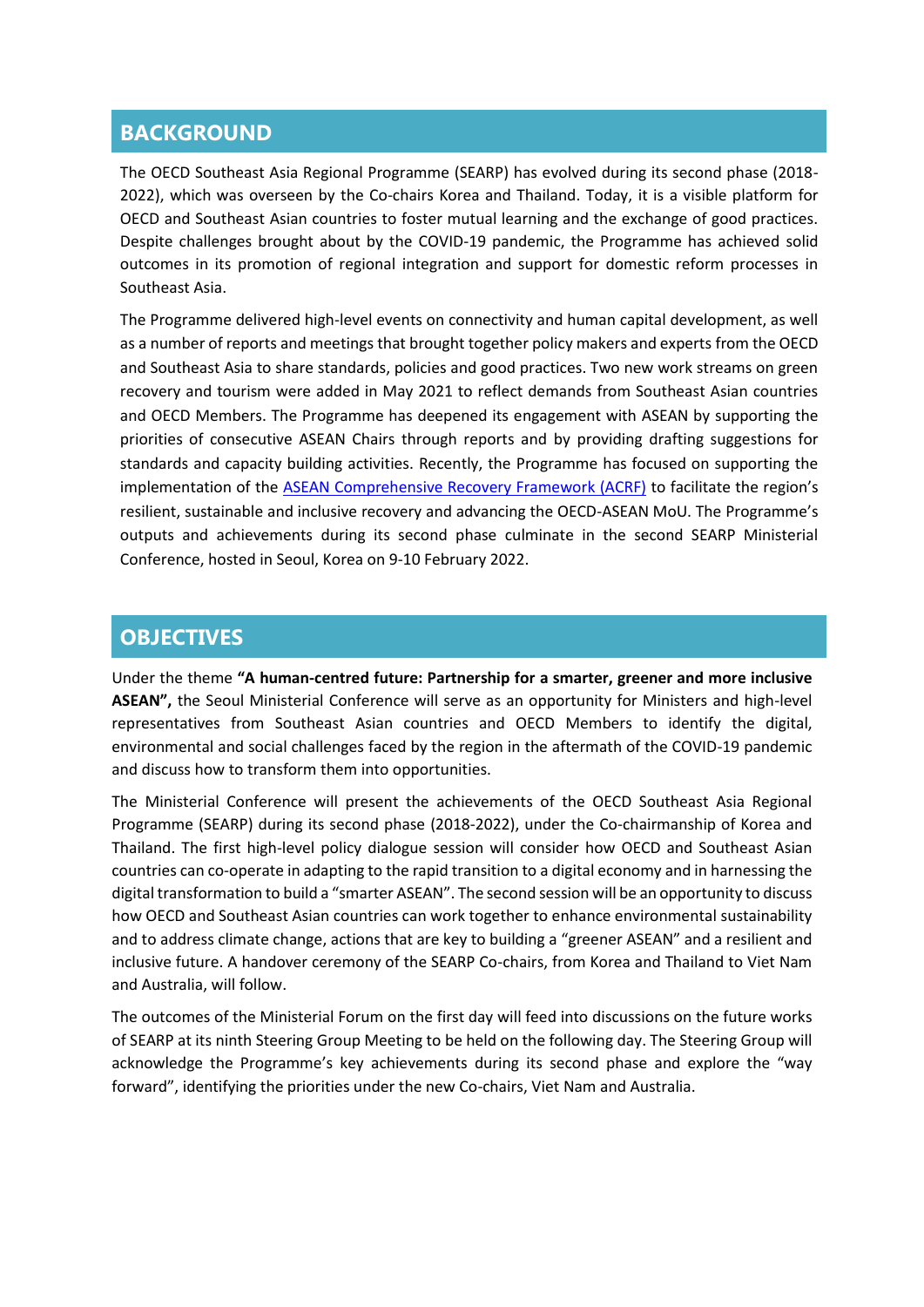# Draft Agenda **SOUTHEAST ASIA MINISTERIAL FORUM**

A human-centred future: Partnership for a smarter, greener and more inclusive ASEAN

#### **Wednesday, 9 February 2022 Lotte Hotel Seoul (2F Crystal Ballroom)**

| 14:00-14:30<br>(Seoul time)                                | <b>REGISTRATION</b>                                                                                                                                                                                                                                     |
|------------------------------------------------------------|---------------------------------------------------------------------------------------------------------------------------------------------------------------------------------------------------------------------------------------------------------|
| 14:30-14:55<br>(Seoul time)<br>06:30-06:55<br>(Paris time) | <b>OPENING CEREMONY</b>                                                                                                                                                                                                                                 |
|                                                            | <b>Opening Remarks:</b><br>H.E. Mr. CHUNG Eui-yong, Foreign Minister, Korea<br>Mrs. Pornpimol Kanchanalak, Special Envoy of the Deputy Prime Minister and<br>Minister of Foreign Affairs, Thailand<br>H.E. Mr. Mathias CORMANN, Secretary General, OECD |
| 14:55-15:00<br>(Seoul time)<br>06:55-07:00<br>(Paris time) | <b>KEY ACHIEVEMENTS IN THE SECOND PHASE OF SEARP</b>                                                                                                                                                                                                    |
| 15:00-15:20<br>(Seoul time)<br>07:00-07:20<br>(Paris time) | SIGNING CEREMONY OF OECD-ASEAN MOU (TBC)                                                                                                                                                                                                                |
| 15:20-15:25<br>(Seoul time)<br>07:20-07:25<br>(Paris time) | <b>GROUP PHOTO</b>                                                                                                                                                                                                                                      |
| 15:25-15:40<br>(Seoul time)<br>07:25-07:40<br>(Paris time) | <b>COFFEE BREAK</b>                                                                                                                                                                                                                                     |
| 15:40-17:05<br>(Seoul time)<br>07:40-09:05<br>(Paris time) | FIRST MINISTERIAL/HIGH-LEVEL POLICY DIALOGUE:<br><b>BUILDING A SMARTER ASEAN FOR AN INCLUSIVE FUTURE</b>                                                                                                                                                |

COVID-19 has accelerated the transition to a digital economy, embracing 4IR technologies such as artificial intelligence, big data, 5G networks, blockchains and Internet of Things. Given ongoing and rapid digital transformations, addressing gaps in digital infrastructure, access, inclusion, skills, governance and policy is essential to ensure inclusive recovery and growth.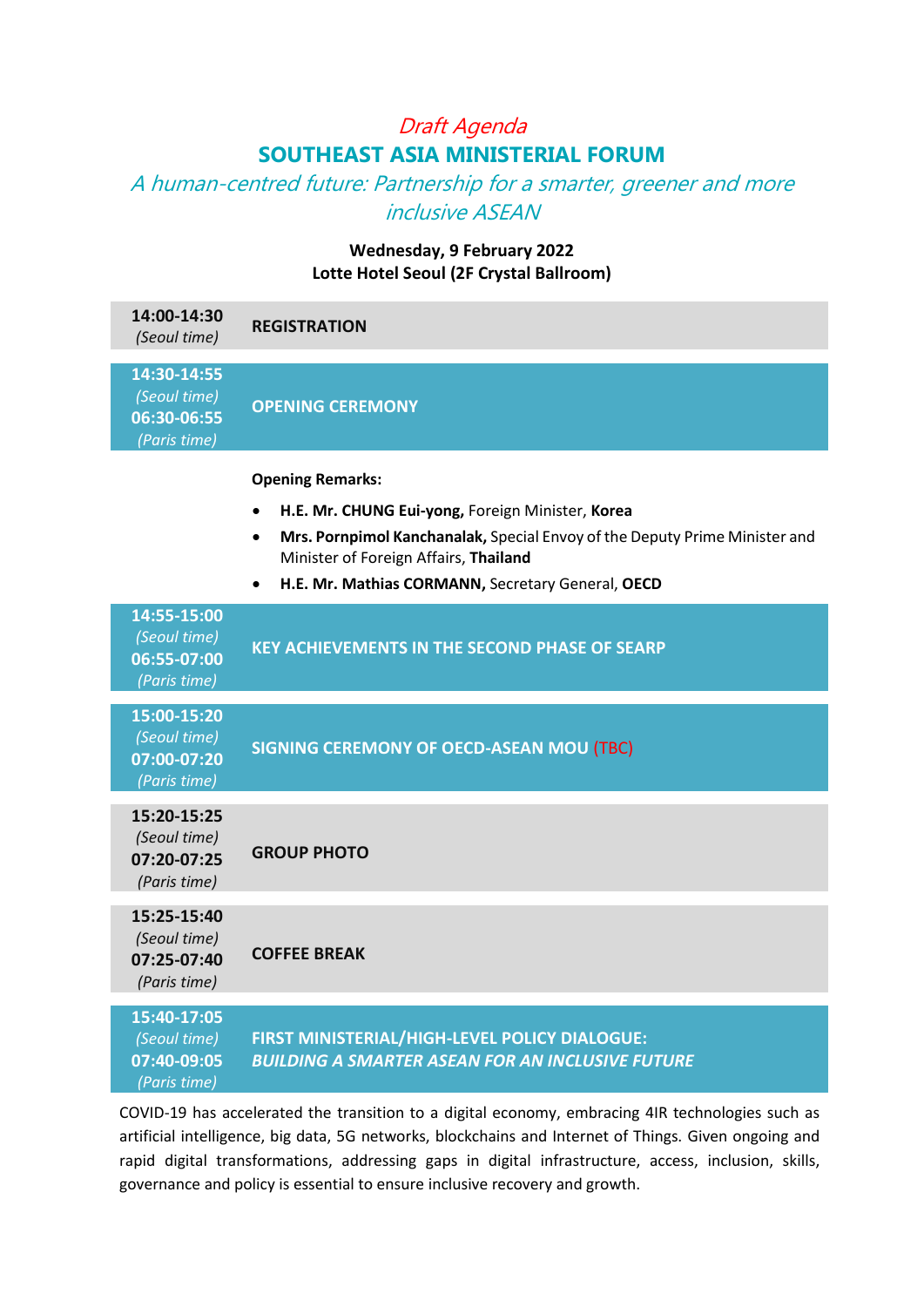Responding to demands to stimulate all areas of the economy encompassing digital development, ASEAN has launched the [ASEAN Digital Masterplan 2025](https://mptc.gov.kh/wp-content/uploads/2021/01/ASEAN-Digital-Masterplan-2025-MPTC-Cambodia.pdf) and is accelerating inclusive digital transformation as an integral part of its recovery strategies within the [ASEAN Comprehensive](https://asean.org/storage/FINAL-ACRF_adopted_37th-ASEAN-Summit_18122020.pdf)  [Recovery Framework.](https://asean.org/storage/FINAL-ACRF_adopted_37th-ASEAN-Summit_18122020.pdf) The OECD has taken active steps to harness digital transformation and to address relevant challenges through the **[OECD Going Digital project](https://www.oecd.org/digital/going-digital-project/)** and the **OECD AI Policy** [Observatory.](https://oecd.ai/)

Against this backdrop, this session is designed for Ministers and high-level representatives to discuss how OECD and Southeast Asian countries can leverage digital transformation to build a "smarter ASEAN" and accomplish a sustainable and inclusive economic recovery from the COVID-19 pandemic. Ministers and representatives will be invited to discuss how their countries are adapting to digital transformation in the areas of skills development, smart cities development, finance, trade and investment, consumer protection and empowerment in e-commerce, taxation, SMEs, competition, tourism and digital governance.

The session will draw on the existing work streams of SEARP, with a focus on Innovation, SMEs, Education and Skills, Sustainable Infrastructure, Tax and Good Regulatory Practice.

In particular, Ministers are invited to address questions such as:

- 1. What government measures could be implemented to support post-COVID recovery in Southeast Asia, including the digital transition?
- 2. How can international co-operation, including between governments and the private sector, support Southeast Asia in achieving a resilient recovery?
- 3. How can the OECD SEARP support Southeast Asian countries in achieving an inclusive digital transition and a sustainable socio-economic recovery?

#### **Moderator**

 **Dr. NAM Young-sook,** Economic Advisor to the President and Chairperson of the Presidential Committee on New Southern Policy, **Korea**

#### **Interventions by Ministers and high-level representatives of OECD Members and Southeast Asian countries**

#### **17:05-18:30** *(Seoul time)* **09:05-10:30** *(Paris time)* **SECOND MINISTERIAL/HIGH-LEVEL POLICY DIALOGUE:**  *ENSURING GREEN RECOVERY TOWARDS A MORE RESILIENT ASEAN*

The [ASEAN Socio-Cultural Community Blueprint 2025](https://www.asean.org/wp-content/uploads/2012/05/8.-March-2016-ASCC-Blueprint-2025.pdf) acknowledges the region's vulnerability to natural and human-induced disasters, which often disproportionally affect poor and low-income populations. It highlights the importants of finding solutions to adapt to climate change in order to build a resilient ASEAN. The COVID-19 pandemic has further underscored the interrelationships between environmental risks and human well-being, leading to calls for the design and implemention of measures that facilitate a just and inclusive transition towards a net-zero future and low-carbon societies.

In this respect, the [ASEAN Comprehensive Recovery Framework](https://asean.org/storage/FINAL-ACRF_adopted_37th-ASEAN-Summit_18122020.pdf) has renewed ASEAN's commitment to developing recovery strategies that are durable, long-lasting, inclusive and capable of safeguarding the region's natural resources, social fabric, and the prosperity of its people. The OECD is actively supporting countries in developing more resilient economies and achieving net-zero greenhouse gas